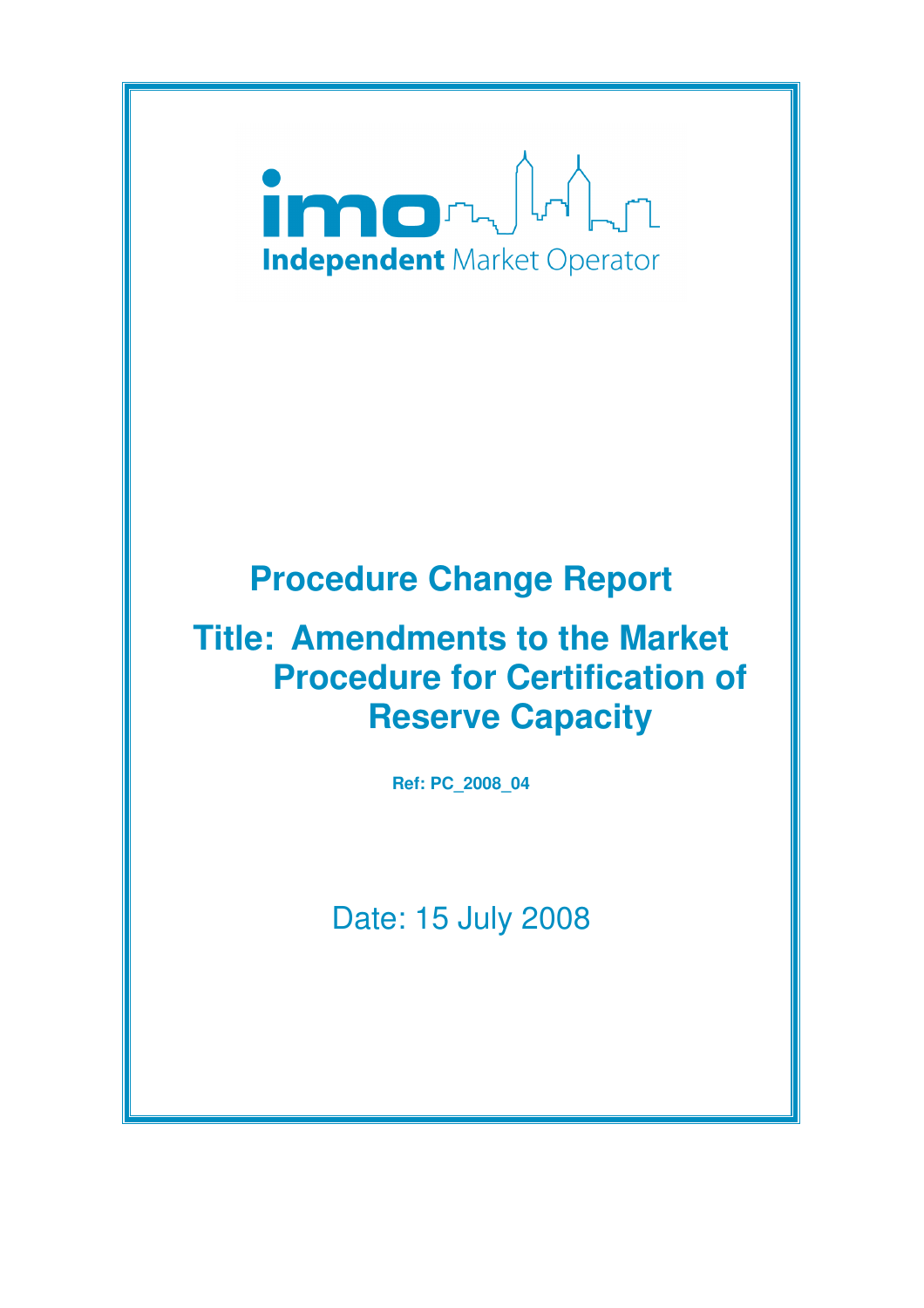#### **CONTENTS**

#### **DOCUMENT DETAILS**

IMO Notice No.: PC\_2008\_04 Report Title: Procedure Change Report: Amendments to the Market Procedure for Certification of Reserve Capacity Release Status: Public Confidentiality Status: Public domain Published in accordance with Market Rule 2.10.12

#### **Independent Market Operator**

Level 3, Governor Stirling Tower 197 St George's Terrace, Perth WA 6000 PO Box 7096, Cloisters Square, Perth WA 6850 Tel. (08) 9254 4300 Fax. (08) 9254 4399 Email: imo@imowa.com.au Website: www.imowa.com.au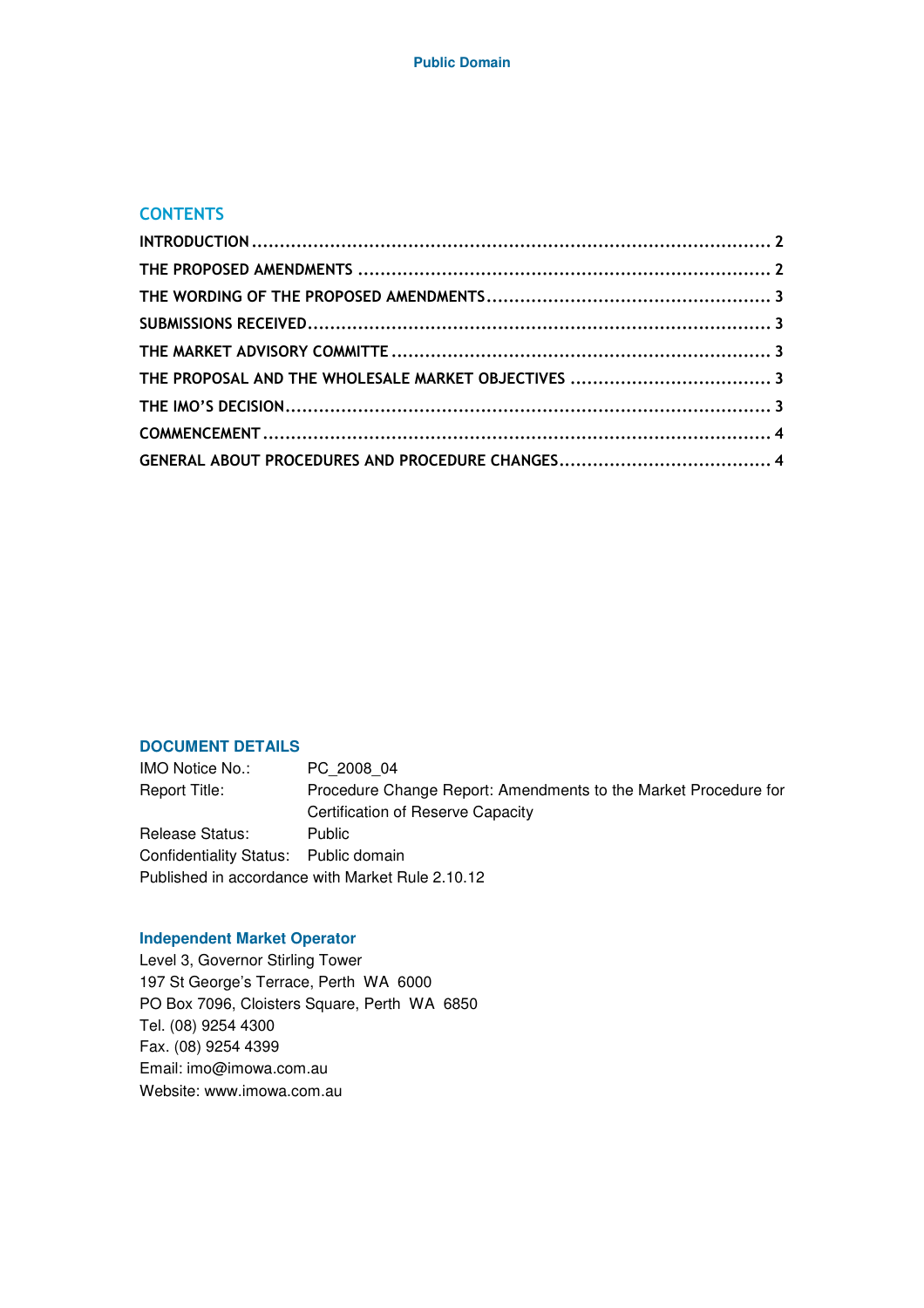## **INTRODUCTION**

On 16 April 2008, the IMO published a Procedure Change Proposal titled Amendments to the Market Procedure for Certification of Reserve Capacity. The proposal has been processed according to the Procedure Change Process under section 2.10 of the Wholesale Electricity Market Rules (Market Rules). This process adheres to the following timelines:



The key dates in processing this Procedure Change Proposal are:



This Procedure Change Report is published by the IMO in accordance with clause 2.10.12 of the Market Rules

## **THE PROPOSED AMENDMENTS**

The Market Procedure for Certification of Reserve Capacity was developed before the start of the Wholesale Electricity Market in September 2006. Practical experience, together with the implementation of the Wholesale Electricity Market System (WEMS) required that the procedure be updated to reflect the way in which Certified Reserve Capacity applications are submitted, assessed and approved in practice.

The procedure was proposed to be amended in order to reflect the actual steps taken by Market Participants and the IMO when progressing through the Certified Reserve Capacity process. The amendments would enable the procedure to be better aligned with the requirements of the Market Rules and the functionality of the WEMS.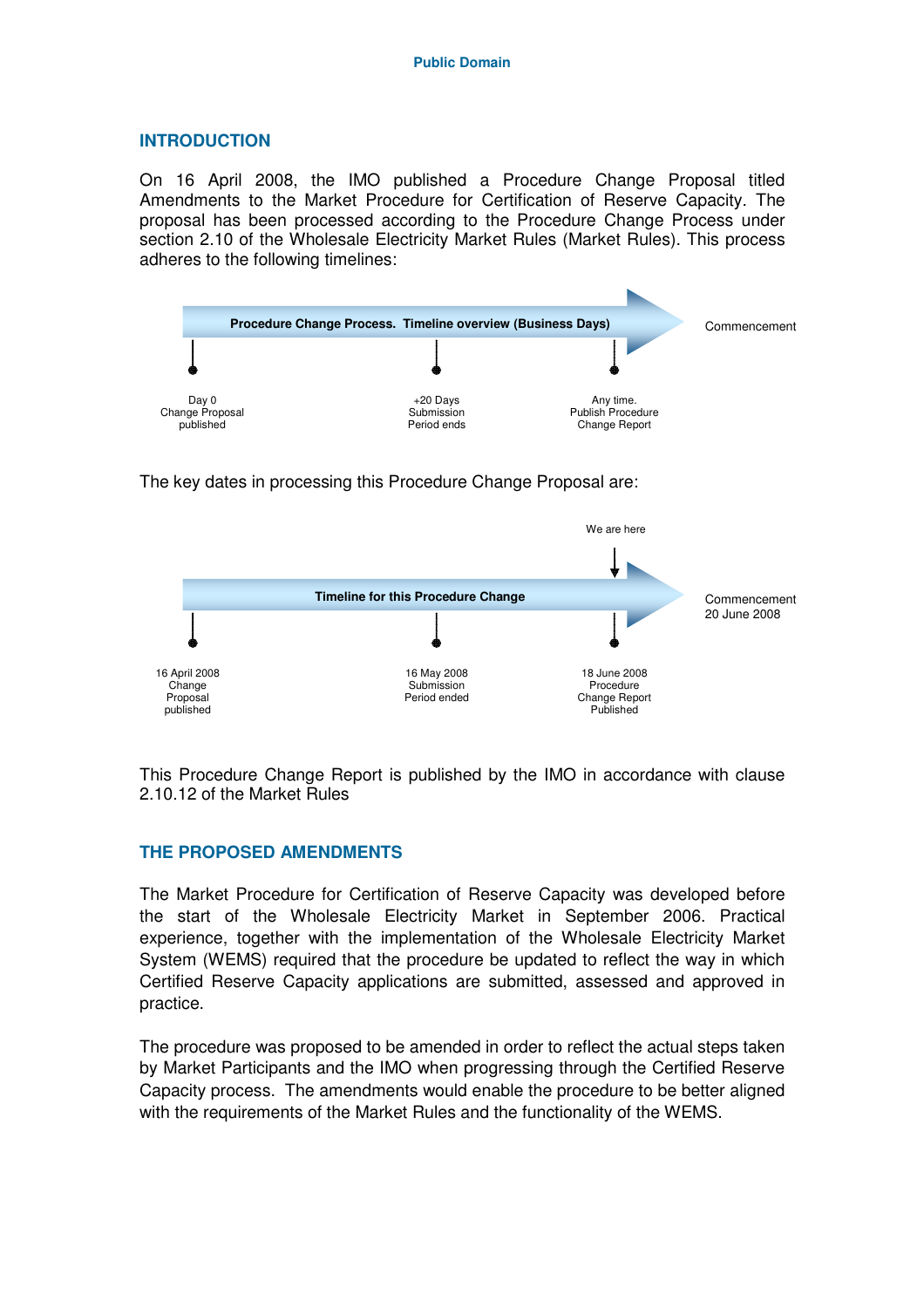#### **THE WORDING OF THE PROPOSED AMENDMENTS**

The wording of the amended procedure, as proposed by the IMO, is available on the IMO's web site:

http://www.imowa.com.au/Attachments/MarketProcedures/ProcedureChange\_PC200 804.htm.

### **SUBMISSIONS RECEIVED**

The IMO did not receive any submissions during the public submission period. Consequently, the IMO has concluded that Participants support the proposed amendments to the Market Procedure for Certification of Reserve Capacity.

## **THE MARKET ADVISORY COMMITTE**

The proposed amendments to the procedure have been assessed by the IMO Market Procedure Development Group, a group of Industry Representatives set up by the Market Advisory Committee to assist the IMO in developing Market Procedures. The group met to discuss the proposed amendments to the procedure on 13 December 2007.

After publishing the Procedure Change Proposal, the IMO invited all MAC members to contact the IMO if they considered the proposal to be significant enough to require convening MAC to assess it. No MAC member contacted the IMO in this regard.

### **THE PROPOSAL AND THE WHOLESALE MARKET OBJECTIVES**

The amendments will enable the procedure to be better aligned with the requirements of the Market Rules. The IMO considers that the amended procedure, therefore, will have the following impact on the market objectives:

| Impact                                                | <b>Wholesale Market Objectives</b> |
|-------------------------------------------------------|------------------------------------|
| Allow the Market Rules to better<br>address objective | $\overline{\phantom{0}}$           |
| Consistent with objective                             | $a, b, c, d$ and $e$               |
| Inconsistent with objective                           | $\overline{\phantom{0}}$           |

## **THE IMO'S DECISION**

No party expressed any concerns regarding the proposed amendments to the Market Procedure for Certification of Reserve Capacity. The IMO therefore finds it appropriate to amend the procedure as proposed in its Procedure Change Proposal.

The amended procedure is published on the IMO's website, together with this Procedure Change Report.